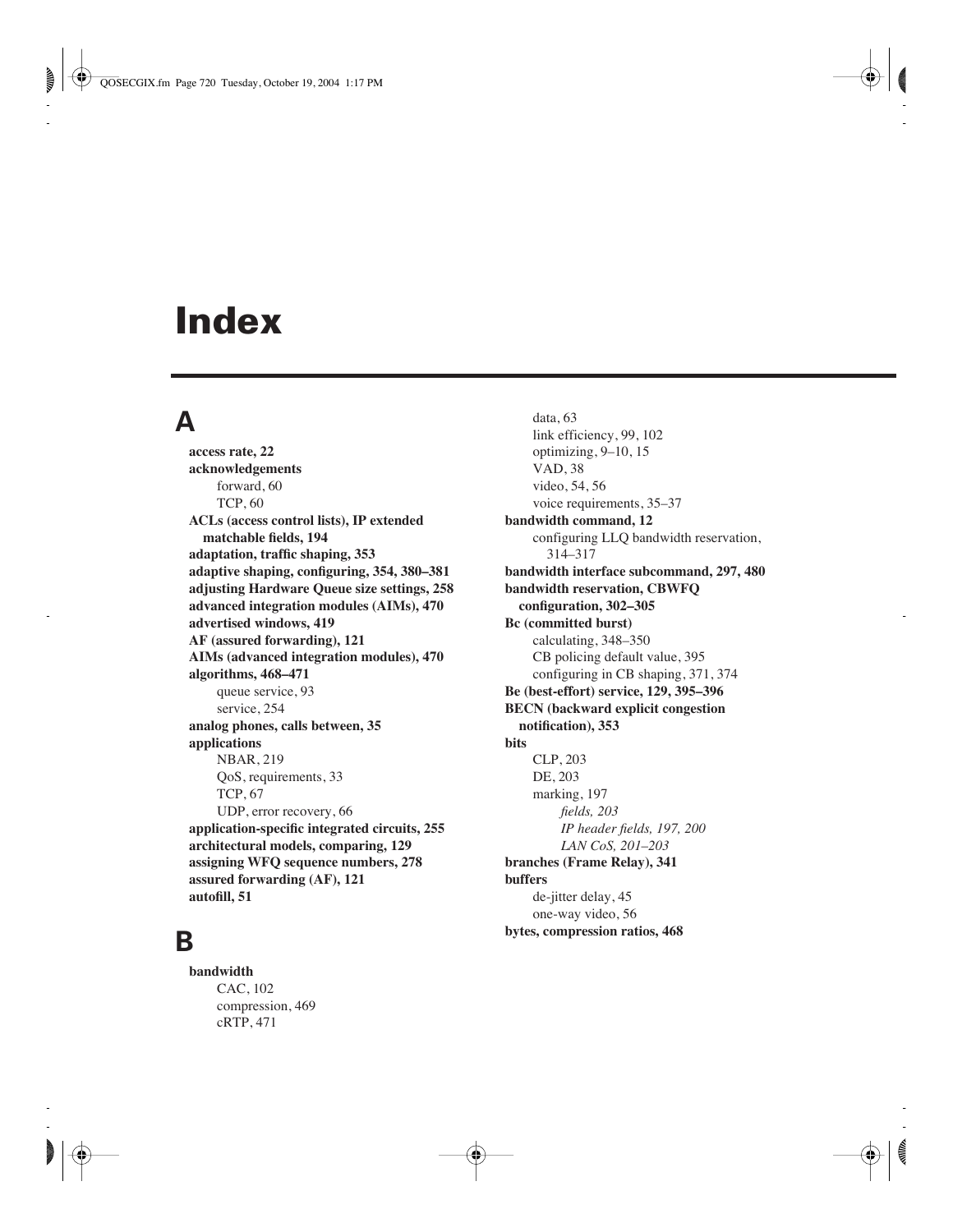## **C**

**CAC (call admission control), 13, 51, 102 calculating** Bc, 348–350 propagation delay, 18 serialization delay, 16 SN for WFQ, 277 Tc, 348–350 weight for WFQ, 277 **call admission control (CAC), 13, 51 CallManager, 35, 102 CB (class-based) compression, configuring, 471–475 CB (class-based) marking, 218, 228** configuring, 211–214, 222 NBAR, 195, 219, 223, 222 *matchable fields, 197* show commands, 223, 228 **CB policing, 360** Bc default values, 395 Be default values, 395–396 configuring, 384, 388–389 dual-rate, 360, 392 dual-rate, three-color, 363–365 multi-action, 393 policing by percent, 396 policing by percentage, 393–395 single-rate, three-color, 362 single-rate, two-color, 360–361 with Be, 363 without Be, 361 **CB shaping, 354** adaptive shaping, configuring, 380–381 Bc, configuring, 371, 374 calculating rate increase per time interval, 354 comparing with FRTS, 383–384

configuring, 367–368, 371 shape peak command, 379–380 shaping by percent, 381–382 **CBWFQ (Class-Based Weighted Fair Queuing), 146** and Flow-Based WFQ, 297 bandwidth reservation, 302–305 class-default class queue, 290 configuring, 291 features, 291 WRED, 433 **CDT (congestive discard threshold), 281 CEF (Cisco Express Forwarding), enabling, 222 cell loss priority (CLP), 203 CIR (committed information rate), 11, 96 class class-default command, 301 class-default class queue (CBWFQ), 290 class-default queues, 290 classes of QoS tools, 88 classification, 89, 92, 148, 192, 205, 211, 255** CB marking, 218 CB-Marking, 193–197 design, 205, 211 through VPN tunnels, 229–236 WFQ, 274 **class-map command, 147, 228 clock rate command, 12 CLP (cell loss priority), 203 codecs** delay, 43 MPEG, 53 video, 55 voice, 35 **commands** bandwidth, 12 CB marking, 148, 178, 212–213, 237–238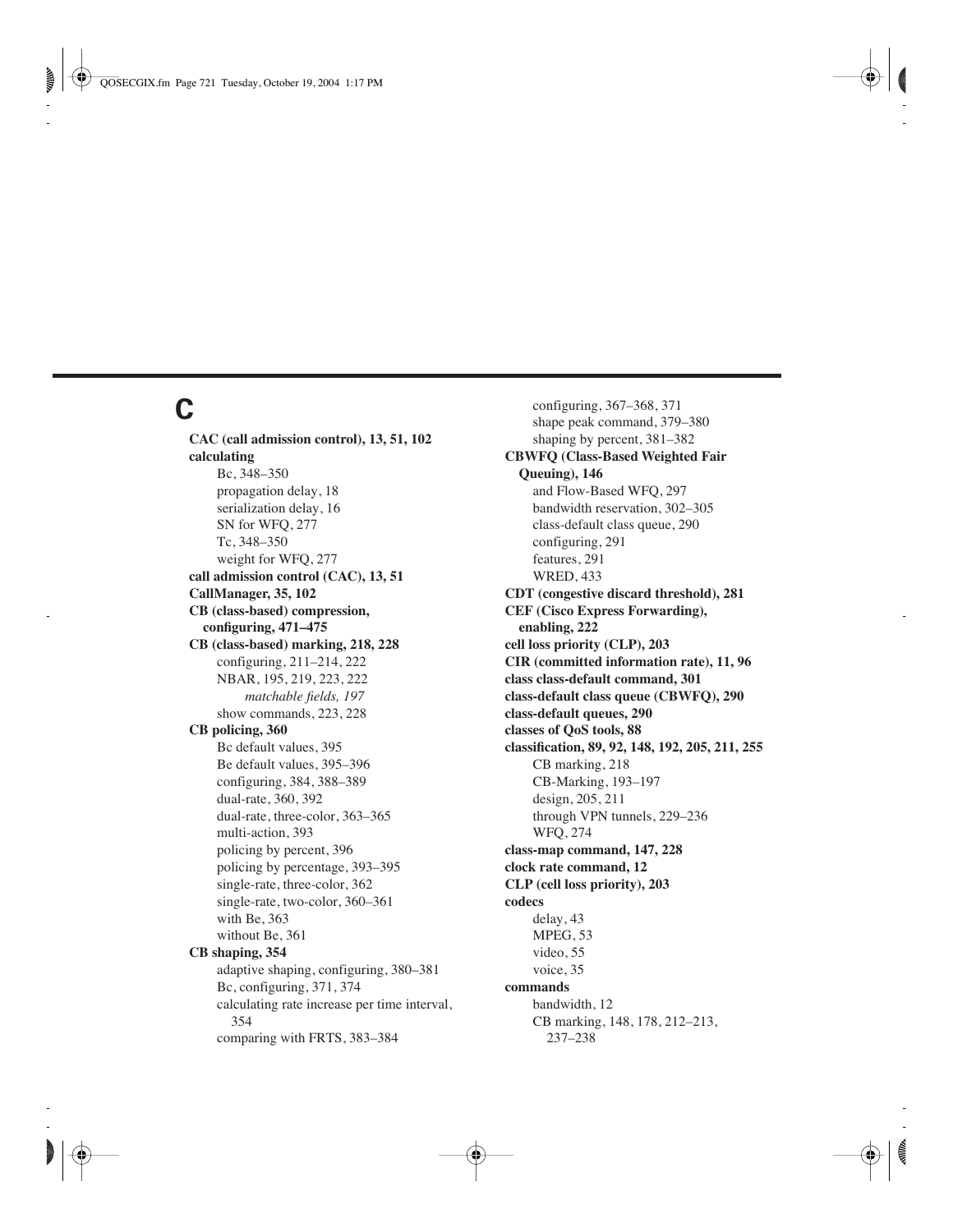class class-default, 301 class-map, 147 clock rate, 12 frame-relay fragment, 502 frame-relay traffic-shaping, 501–502 interface multilink 9, 495 ip nbar pdlm pdlm-name, 223 ip nbar protocol discovery, 222 ip rtp priority, 489 load-interval, 227 mulitlink group 9, 495 multilink ppp, 495 NBAR, 219 policy-map, 147 ppp multilink fragment delay, 480 ppp multilink fragment-delay, 496 ppp multilink interleave, 496 priority, 306, 308, 312 service-policy, 147 service-policy output, 297 shape peak, configuring CB shaping, 379–380 show controllers, 261 show interface, 286 show interfaces, 439, 496 show ip nbar protocol-discovery, 223 show policy-map, 223, 297 show policy-map interface, 223, 446 show queue, 275 show queue serial 0/0, 438 show queueing, 503 show queuing, 438 show running-config, 446 subcommands. *See* subcommands. **committed burst (Bc), 347 committed information rate (CIR), 11, 96 comparing** CB shaping and FRTS, 383–384 QoS models, 129 queuing tools, 317 **comparing queuing tools, 255 components of delay, 40 Compressed RTP (cRTP), 38 compression, 13, 26** classification, 148, 192 headers, 468–471 link efficiency, 99, 102 payload, 468–470

**configuring** adaptive traffic shaping, 354 CB marking, 211–214, 222 CB policing, 384, 388–389 *Bc default values, 395 Be default values, 395–396 dual-rate, 392 multi-action, 393 policing by percentage, 393–395* CB shaping, 367–368, 371 *adaptive shaping, 380–381 Bc, 371, 374 shape peak command, 379–380 shaping by percent, 381–382* CBWFQ, 291, 302–305 ECN, 450–453 FIFO Queuing, 266 FRF.12, 508 FRTS, 501–502 LLQ, 307, 314–317 MLP, 496 MLP LFI, 508 NBAR, 219 QoS management tools, 103 QoS Pre-classification, 232–236 QPM, 159–161 RTP header compression, 471–475 TCP header compression, 471–475 traffic shaping *with Be, 351–352 with no Be, 350–351* WFQ, 282 **congestion** avoidance, 98–99 management, MDRR, 270 queuing, 92–94 **congestive discard threshold (CDT), 281 CQ (Custom Queuing), 269 creating, 69–70 creating service classes, 69–70 cRTP (Compressed RTP), 38, 471 customization, 205, 211 CWR (Congestion Window Reduced) flag, 450**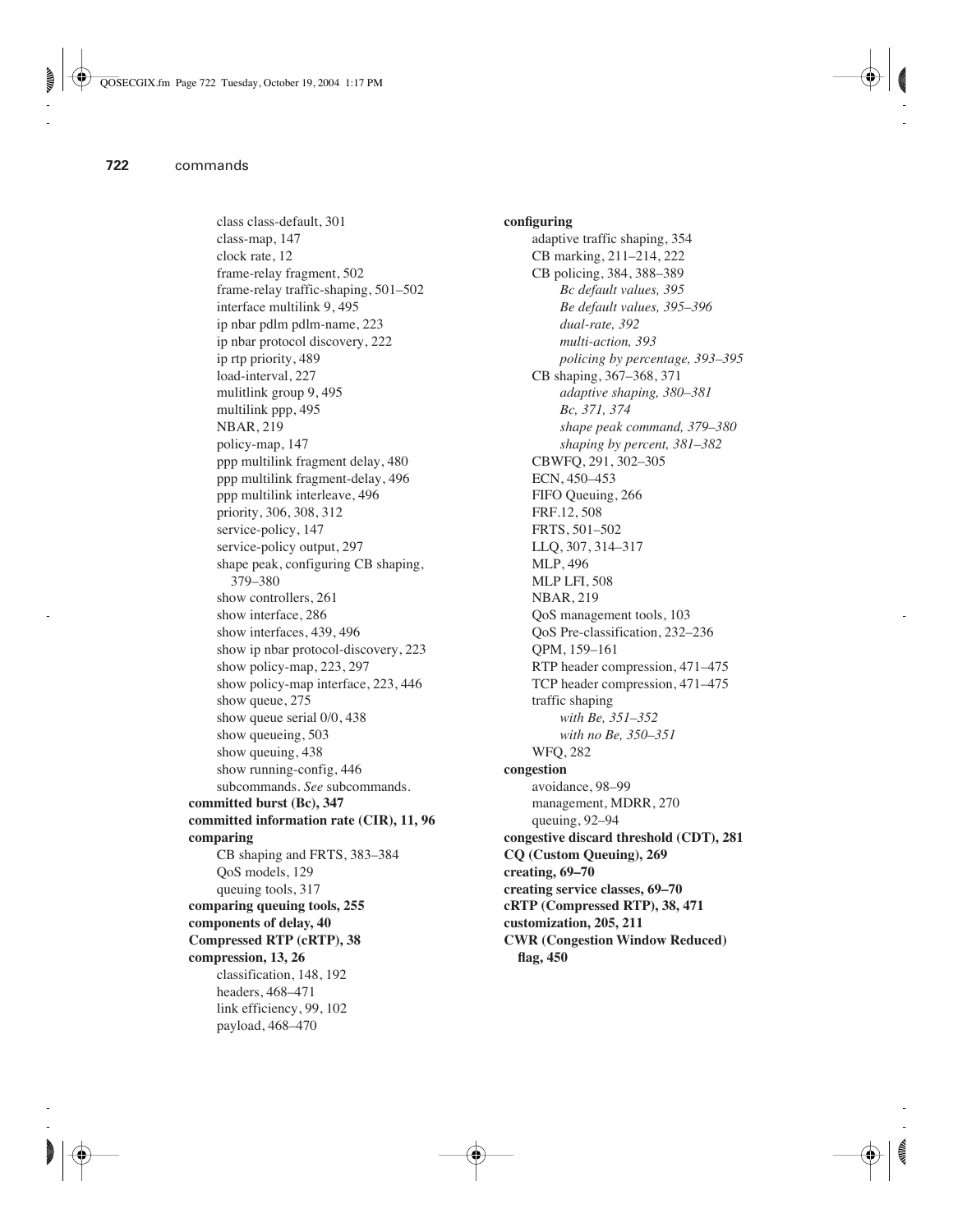# **D**

**data** bandwidth, 63 delay, 64 jitter, 65 loss, 66 traffic characteristics of, 58, 67, 78 **data terminal equipment (DTE), 11, 96 data-link connection identifiers (DLCIs), 97, 356 DE (discard eligibility), 203 decreasing tail drop, 253 deep packet inpsection, 196 deficit feature of MDRR, 272 defining policies for service classes, 70 de-jitter buffer delay, 45 delay, 95, 98** codec, 43 compression, 469 data, 64 de-jitter buffer delay, 45 forwarding, 21 maximum serialization, 479 network, 22–23 one-way budget guidelines, 41 optimizing, 9–10, 15, 27 packetization, 43 propagation, 17–19 QoS tools, 25–27 queuing, 19–20, 253 serilization, 16–17 shaping, 21–22 video, 56 voice, 39 **deploying QPM, 159**–**161 designing**  DiffServ, 112, 116, 126, 137 GOCS class-based, 106 GOCS flow-based, 103, 106 IntServ, 126, 129 Qos for enterprise networks, 108 **devices, QPM, 160 differentiated services. See DiffSer, 83 DiffServ, 111** marking packets, RFC recommended values, 210

QoS models *classifiers, 126 per-hop behaviors, 116, 126, 137 specifications, 112, 116* **digital signal processor (DSP), 524 discard eligibility (DE), 203 discarding, logic, 426 DLCI (data-link connection identifier), 97 drop policies, 255 DSCP (Differentiated Services Code Point), 111, 439 DSP (digital signal processor), 524 DTE (data terminal equipment), 11, 96 dual FIFO output queues, 253 Dual FIFO queues, 481 dual token bucket CB policing, 363–365 dual-rate CB policing, 363–365 dual-rate policing, 360, 392**

#### **E**

**ECN (Explicit Congestion Notification), 447–448** configuring, 450–453 CWR flag, 450 ECN field, 448 **edge services router (ESR), 203 EF (expedited forwarding), 121 egress blocking, 343 EIGRP (Enhanced Interior Gateway Routing Protocol), 12 enabling** CEF, 222 traffic shaping, VCs, 356 **encoding, serialization delay, 16–17 Enhanced Interior Gateway Routing Protocol (EIGRP), 12 enterprise networks** efficient QoS design, 108 VPN classification, 229–236 **error recovery** TCP, 61 UDP, 66 **ESR (edge services router), 203 excess burst (Be), traffic shaping, 350–352 expedited forwarding (EF), 121**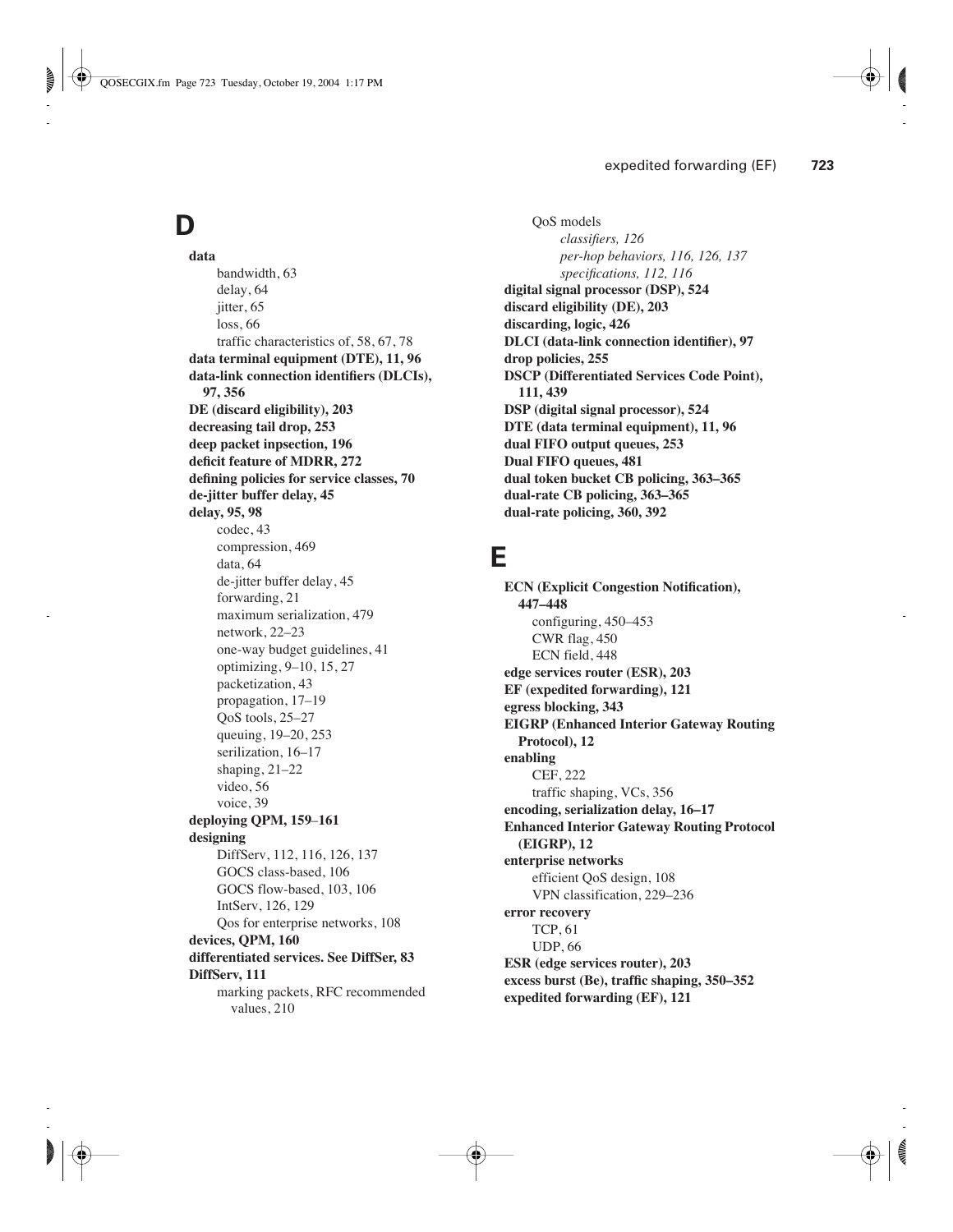#### **F**

**fair-queue interface subcommand, 286 features of CBWFQ, 291 FECN (forward explicit congestion notification), 353 fields** DSCP, 111 IP ACL extended matchable, 194 marking, 197, 200–203 **FIFO (first in, first out) queuing, 252, 267 flow** CAC, 102 GOCS flow-based QoS, 103, 106 **Flow-Based WRED (FRED), 423 Foreign Exchange Station (FXS), 223 Foresight Feedback, 353 forward acknowledgements, 60 forwarding delay, 21 fragementation** LFI, 475–477 *FRF.12, 481, 487, 497 MLP, 487, 497 multipoint PPP, 478* link efficiency, 99, 102 optimum fragment sizes, 479 **Frame Relay, 203** bandwidth, 11 fragments, selecting sizes, 485 PVCs, shaping queues, 263 **frame-relay fragment command, 502 frame-relay traffic-shaping command, 501–502 FRED (Flow-Based WRED), 423 FRTS (Frame Relay Traffic Shaping)** and FRF.12, 481 comparing with CB shaping, 383–384 configuring, 501–502 **FT (Finish Time), 276 Full Drop, 425 functions** autofill, 51 CBWFQ, 291, 322 WFQ, 288, 321 **FXS (Foreign Exchange Station), 223**

## **G**

**G.729 DSP, 524 gigabit switch router (GSR), 203 global synchronization, congestion-avoidance, 422 GSR 1200 series routers, MDRR, 270–272**

# **H**

**Hardware Queues, 255, 258.** *See also* **TX Queues. header compression, 100 headers** compression, 468–471 SNA, 204 TCP/UDP, 61 **hidden WFQ queues, 281 hierarchical policy maps, 378 hold-queue limits, 280 hold-queue x out interface subcommand, 266**

#### **I**

**identifying traffic requirements, 68–69 implementing QoS policies, 68–70 input queuing, 92 inspecting packets, deep packet inspection, 196 integrated services.** *See* **IntServ. interface multilink 9 command, 495 interfaces, 252, 255** MQC, 118 queuing, 262–264 traffic shaping, 355–356 VIPs, 470 **interleaving, LFI, 475–478, 481, 487, 497 IntServ (Integrated Services), 83** comparing with DiffServ, 129 QoS models, 126, 129 **IP (Internet Protocol)** extended ACL matchable fields, 194 precedence, 117 **ip nbar pdlm pdlm-name command, 223 ip nbar protocol discovery command, 222 ip rtp priority command, 489**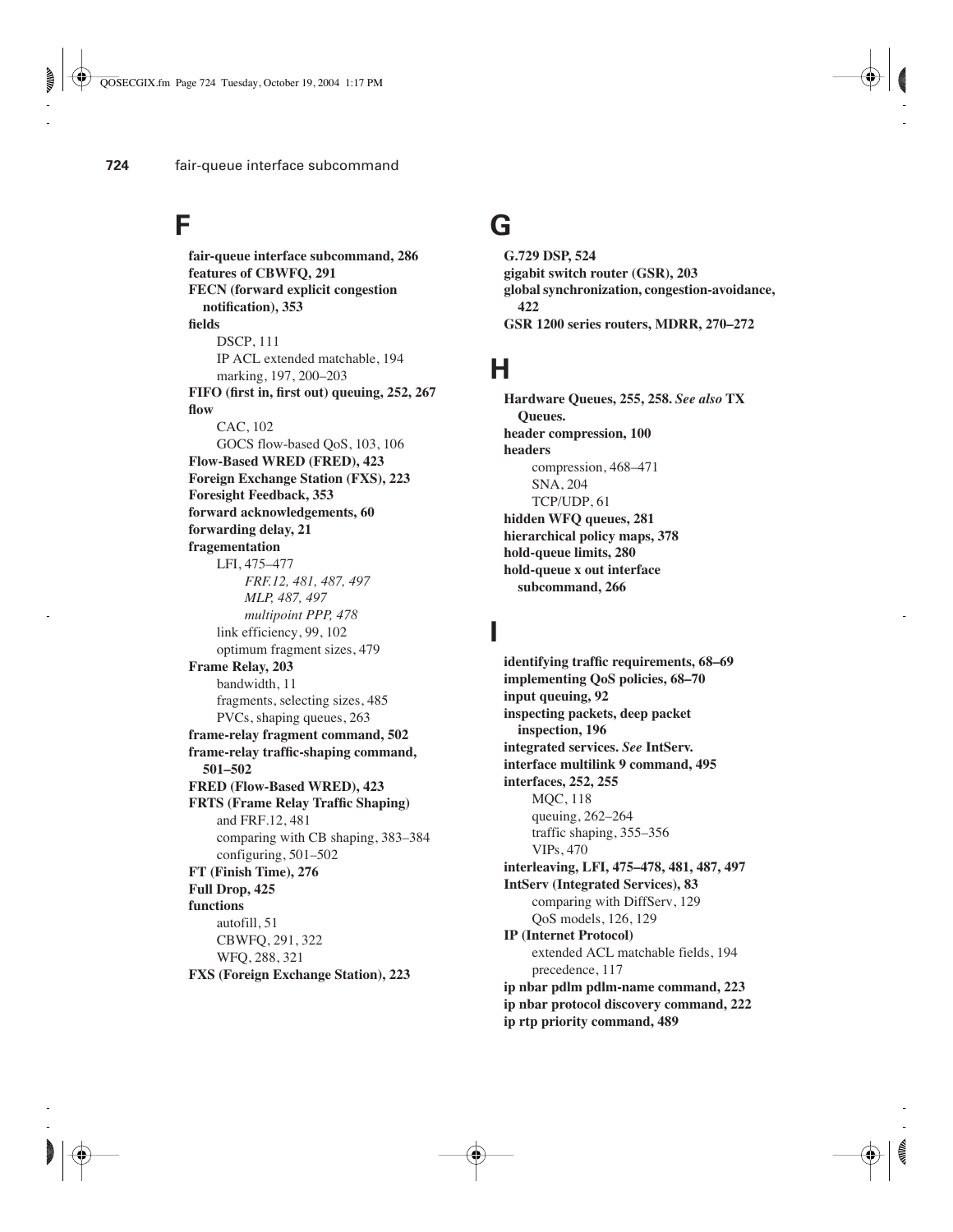# **J-L**

**jitter** data, 65 de-jitter buffer delay, 45 optimizing, 9–10, 27–29 queuing, 253 video, 57 voice, 48

**large playout buffers, one-way video, 56 layers of SNA, 204 left-to-right directional flow, 41 LFI (link fragmentation and interleaving), 26, 101, 475–477** FRF.12, 481, 487, 497 MLP, 487, 497 multipoint PPP, 478 **link efficiency, 99, 102 link efficiency tools, header compression, 100 links** header compression, 470–471 propagation delay, 17–19 serialization delay, 16–17 **LLQ (Low Latency Queuing), 269, 305 load-interval command, 227 locations feature (CallManager), 102 logic, discarding, 426 loss** congestion, 98–99 data, 66 optimizing, 9–10 packets, TCP/UDP, 418, 421 video, 57 voice, 50

# **M**

**mark probability denominator (MPD), 426 marking packets** CB-Marking, 193, 218 *configuring, 211–214, 222 NBAR, 195*–*197, 219, 223 show commands, 223, 228* IP header fields, 197, 200 LAN CoS, 201–203 MPLS Experimental bits, 203

RFC recommended values, 210 through VPN tunnels, 230–236 **match not command, 228 match protocol class-map subcommand, 219 match subcommand, 147 maximum serialization delay, 479 maximum thresholds, 425 MDRR (Modified Deficit Round Robin), 270–272 MIR (minimum information rate), 354 minimum thresholds, 425 MLP LFI, configuring, 508 models of QoS** DiffServ, 112, 116, 126, 137 GOCS class-based, 106 GOCS flow-based, 103, 106 IntServ, 126, 129 **modification of queues, 259 Moving Pictures Experts Group (MPEG), 53 MPD (mark probablity denominator), 426–427 MPEG (Moving Pictures Expert Group), 53 MPLS Experimental bits, 203 MQC (Modular QoS command-line interface), 118 multi-action policing. configuring, 393 multilink group 9 command, 495 multilink ppp command, 495**

# **N**

**names** marking fields, 204, 240 precedence, 117 **NBAR (Network-Based Application Recognition), 195, 219** class commands, importance of order, 222 matchable fields, 197 **nested policy maps, 378**

**Network-Based Application Recognition (NBAR), 219 networks** bandwidth, optimizing, 11 delay, 22–23, 41 PSTN, 13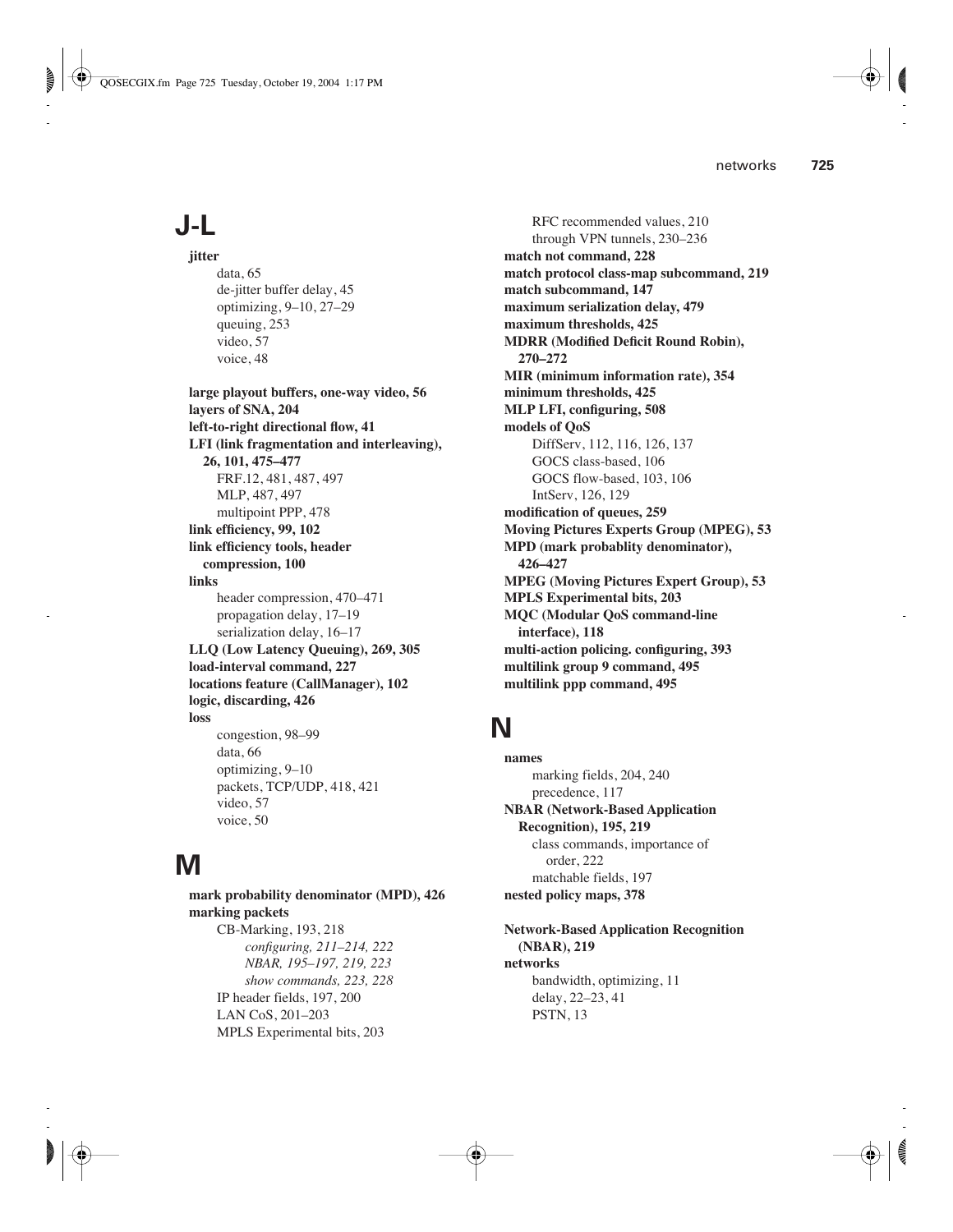**NFS (Network File System), 66 no fair-queue interface subcommand, 266 no priority-group interface subcommand, 261**

## **O**

**one-way delay budget guidelines, 41 one-way video, 56 operation of policing, 359–360 optimum fragment sizes, 479 optimizing traffic, 9–10** bandwidth, 10, 15 delay, 15, 27 iitter, 27–29 **options, 205, 211, 523–524 oversubscription, 504**

#### **P**

**packetization delay, 43 packets** classification, 89, 92, 148, 192 congestion avoidance, 98–99 forwarding delay, 21 LFI tools, 477 network delay, 22–23 policing, 95, 98 queuing, 252, 255 queuing delay, 19–20 reordering, 92–94 serialization delay, 16–17 shaping delay, 21–22 traffic shaping, 95, 98 **payload compression, 468–470 payloads** link efficiency, 99, 102 video, 54 voice, 35 **PB Tents, 339, 343 PDLMs (packet descriptor language modules), 223 per-hop behaviors, DiffServ, 116, 126, 137 PDLMs (packet descriptor language modules), 223 point-to-point networks, bandwidth, 11 police command, 384**

**policies, 68–70** defining for service classes, 70 drop policies, 255 implementing, 68 QoS, 103 QPM, 159–161 **policing, 95, 98** CB policing *dual-rate, three color, 363–365 single-rate, three color, 362 single-rate, two color, 360–361* dual-rate policers, 360 operation, 359–360 packets, 366–367 **policing by percent, 396 policy maps, 378 policy-map command, 147 ppp multilink fragment delay command, 480, 496 ppp multilink interleave command, 496 PQ (Priority Queuing), 268–269 precedence** IP, 117 WRED, 430 **priority command, 306–308, 312 Priority Queing (PQ), 268 propagation delay delay, 17–19 protocols** cRTP, 38 EIGRP, 12 RTP, 34 RTSP, 52 SNMP, 66 SSCP, 35 TCP, 59, 422 UDP, 59 **PSTN (Public Switched Telephone Network), 13 PVCs (permanent virtual circuits), 262–263**

#### **Q**

**QoS Pre-classification, 231–236 QPM (QoS Policy Manager), 159–161 quantum value (QV), 271 queue service algorithm, 93 queueing tools, comparing, 317**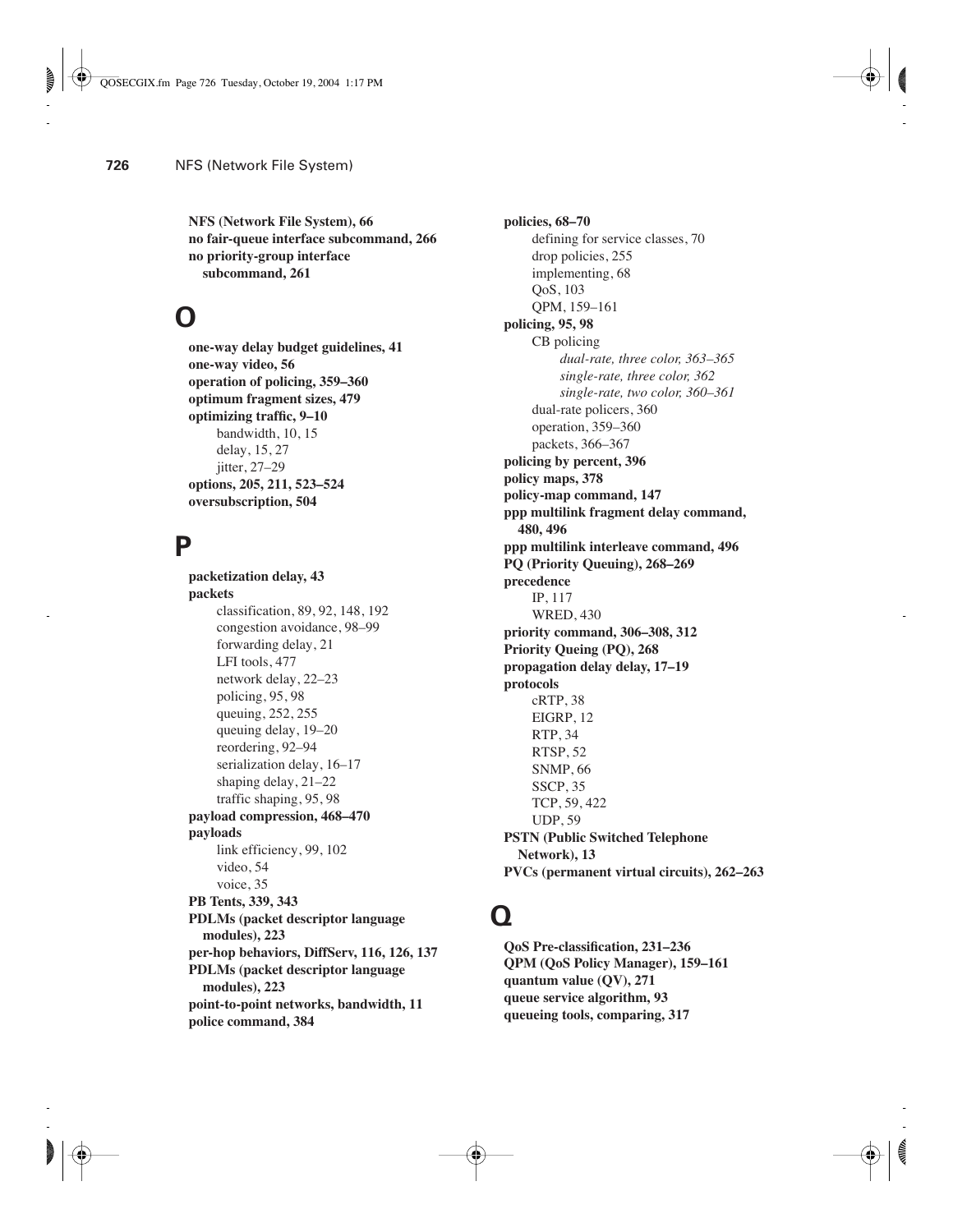**queuing, 13, 25, 92–94, 252, 255, 270** CBWFQ *and Flow-Based WFQ, 297 bandwidth reservation, configuring, 302–305 class-default class queue, 290 configuring, 291 featurs, 291* congestion avoidance, 98–99 delay delay, 19–20 depth, 424 Hardware Queues, adjusting size settings, 258 interfaces, 262**–**264 length, 259 LLQ, configuring bandwidth reservation, 314–317 MDRR, 270–272 output, 261 PQ versus LLQ, 269 shaping queues, 262 tail drop, 422 TCP starvation, 423 tools, 255 *CQ, 269 FIFO, 267 LLQ, 305 PQ, 268 WFQ, 273, 288, 322* traffic shaping, 356, 359 TX Queue, 255 video, recommended queue sizes, 56 WFQ *classification, 274 hidden queues, 281 SN, calculating, 277 weight, calculating, 277* **QV (quantum value), 271**

#### **R**

**Random Early Detection (RED), 30 random-detect interface subcommand, 438 ratios, compression, 468 RDT (RealNetworks Data Transport), 52 Real-Time Streaming Protocol (RTSP), 52 Real-Time Transport Protocol (RTP), 34 receiver windows, 419**

**RED (Random Early Detection), 30** congestion-avoidance, 418 Full Drop, 425 **refilling dual token buckets with CB policing, 362–364, 405–406 reordering packets, 92–94 RFCs, recommended values for marking traffic, 210 routers** ESR, 203 forwarding delay, 21 GSR, 203 network delay, 22–23 queuing, 252, 255 queuing delay, 19–20 shaping delay, 21–22 **RTP (Real-Time Transport Protocol), 34, 227 RTP header compression, configuring, 471–475 RTSP (Real-Time Streaming Protocol), 52**

#### **S**

**scheduling, 25, 92–94, 265** CQ logic, 269 FIFO, 252 MDRR, 270–272 PQ logic, 268 WFQ, 275-276 **sequences, WFQ, 278 serialization delay, 16–17, 479 servers** CallManager, 35 COPS, 129 QPM, 160 **service algorithms, 254 service classes, 69–70, 192 service-policy command, 147 service-policy output command, 297 services** BE, 129 LLQ, 307 **shape peak command, configuring CB shaping, 379–380 shaping, 95, 98** queues, 262 traffic, 27 **shaping delay, 21–22 shaping queues on Frame Relay PVCs, 263**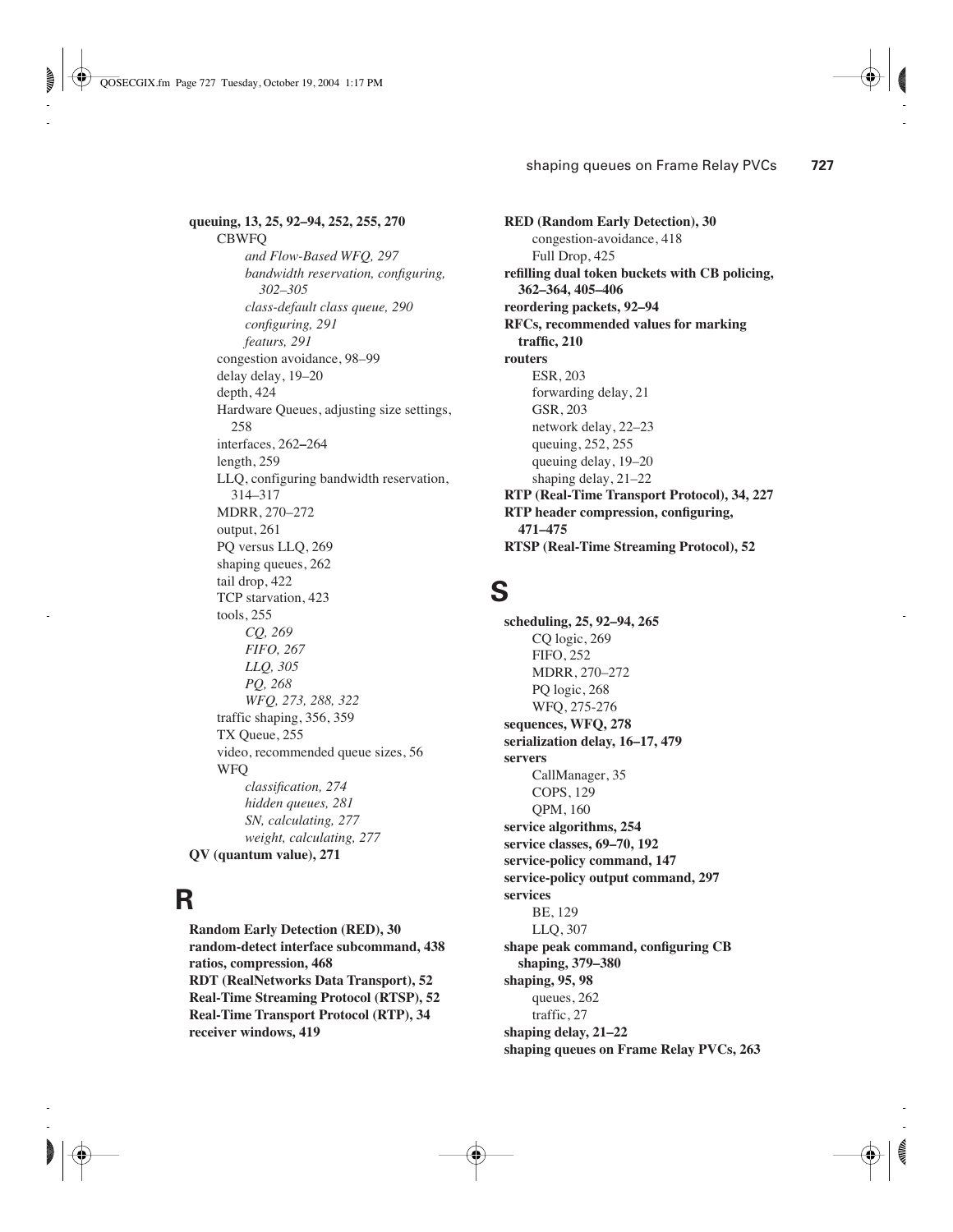**show commands** CB policing, 384 CB shaping, 368 Frame Relay fragmentation, 497 MLP interleaving, 488 WRED, 435 **show controllers command, 261 show interface command, 286 show interfaces command, 439, 496 show ip nbar protocol-discovery command, 223 show policy-map command, 223, 297 show policy-map interface command, 223, 446 show queue command, 275 show queue serial 0/0 command, 438 show queueing command, 438, 503 show running-config command, 446 simple FIFO queuing, 266 Simple Network Management Protocol (SNMP), 66 single FIFO queues, 252 single-rate CB policing** three color, 362 two color, 360–361 **Skinny Station Control Protocol (SSCP), 35 slamming the window shut, 420 sliding windows, 60 slow start threshold (SSTHRESH), 419 SN (Sequence Number), calculating for WFQ, 277 SNA (System Network Architecture), 204 SNMP (Simple Network Management Protocol), 66 specifications, DiffServ, 112, 116 speed mismatch, 344 SSCP (Skinny Station Control Protocol), 35 SSTHRESH (slow start threshold), 419 subcommands** bandwidth interface, 297, 480 fair-queue interface, 286 hold-queue x out interface, 266 match, 147 match protocol class-map, 219 no fair-queue, 266 no priority-group interface, 261 random-detect interface, 438 tx-ring-limit 1 interface, 261

**subinterfaces, queuing, 262–264 switches, GSR, 203 Systems Network Architecture (SNA), 204**

## **T**

**tail drops, 13, 98–99, 422** congestion-avoidance, 422 decreasing, 253 WFQ, 273 **Tc, calculating, 348–350 TCP (Transmission Control Protocol), 59, 418, 421** acknowledgements, 60 applications, 67 error recovery, 61 starvation, 422 **TCP header compression, configuring, 471–475 TCP starvation, 423 TDM (time-division multiplexing), 275 TFTP (Trivial File Transfer Protocol), 66 three-color CB policing** dual-rate, 363–365 single-rate, 362 **three-headed policers, 98 thresholds** CDT, 281 logic, discarding, 426 **time-division multiplexing (TDM), 275 tools, 262–264** CAC locations feature (CallManager), 102 classification, 89, 92, 148, 192 Congestion Avoidance, queue depth, 99 congestion-avoidance *RED, 418 WRED, 427, 446* LFI, 475–477 link efficiency header compression, 100 marking, 218–219, 223, 228 policing, 95, 98 QoS *bandwidth, 13–15 delay, 25–27 jitter, 28–29 management, 103*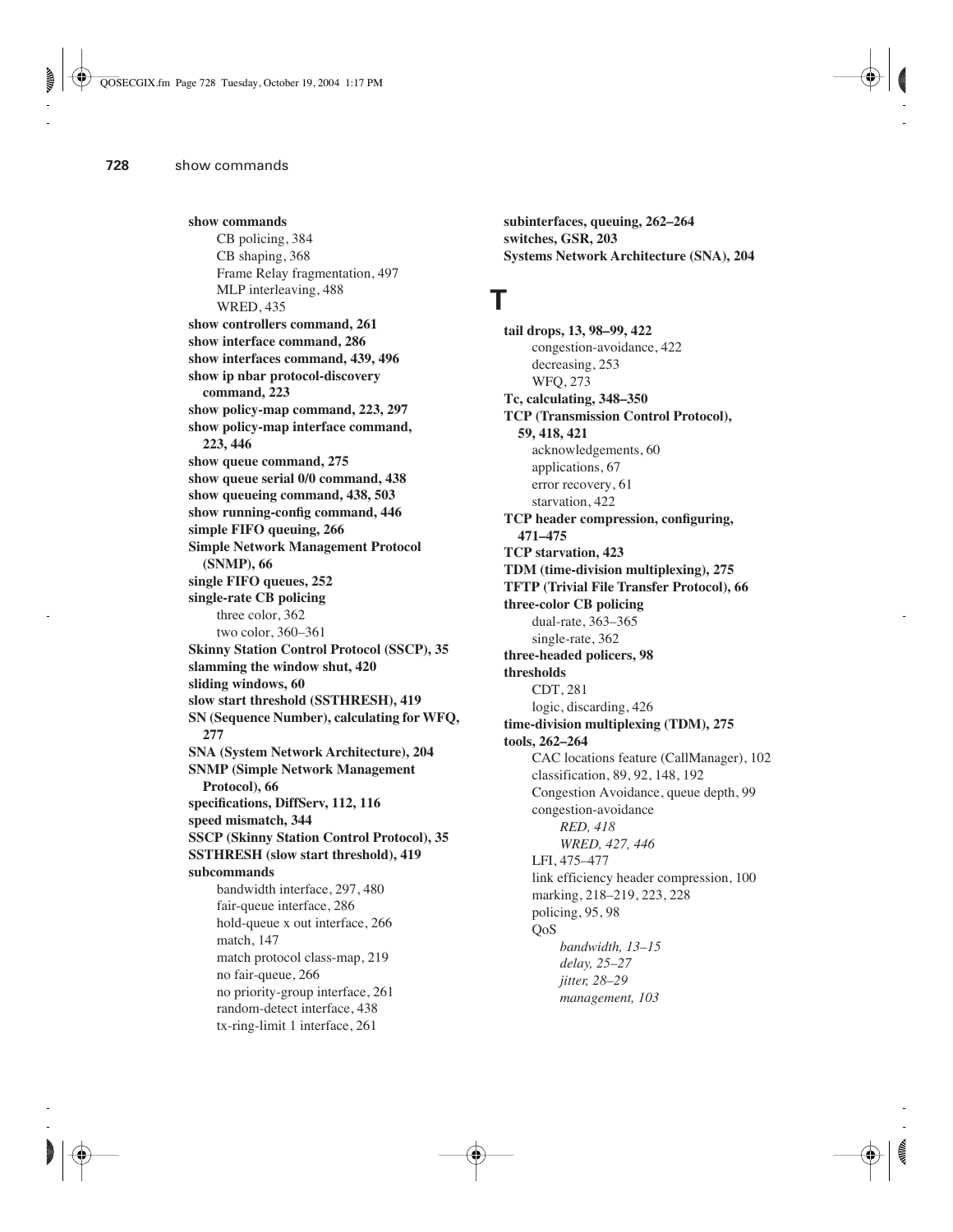queuing, 255 *CQ, 269 FIFO, 267 LLQ, 305 PQ, 268 WFQ, 273, 288, 322* shaping, 95, 98 traffic policing, CB policing, 384 **ToS (type of service), 204 traffic, 192** bandwidth, optimizing, 10, 15 classification, 148 contracts, 338 delay, optimizing, 15, 27 jitter, optimizing, 27–29 NBAR, 219 optimizing, 9–10 policing, 95, 98, 359–360, 367 QoS requirements, 33 shaping. *See* traffic shaping video, troubleshooting, 52, 58 voice, troubleshooting, 33, 52 **traffic shaping** Bc, calculating, 348–350 CB shaping *adaptive shaping, configuring, 380–381 comparing with FRTS, 383–384 configuring, 367–368, 371, 374, 379–380 shaping by percent, 381–382* queuing, decision logic, 358 shaping queues, 262–263 with Be, configuring, 351–352 with no Be, configuring, 350–351 **Transmission Control Protocol (TCP).**  *See* **TCP Transmit (TX) queues, 261 Transmit (TX) rings, 255 Trivial File Transfer Protocol (TFTP), 66 troubleshooting** congestion, 92–94 QoS *bandwidth, 13–15 data, 58, 67, 78 delay, 25–27 jitter, 28–29 video, 52, 58 voice, 33, 52*

**trust boundaries, 206 two color CB policing, single-rate, 360–361 two-headed policers, 98 TX Queue (Transmit Queue), 255, 261 TX Rings(Transmit Rings), 261 tx-ring-limit 1 interface subcommand, 261 type of service (ToS), 204**

# **U-V**

**UDP (User Datagram Protocol), 59, 66 VAD (Voice Activity Detection), 38, 223 values** compression, 468 DSCP-based WRED, 431 precedence, 117 QV, 271 WFQ, 278 **VCs (virtual circuits), 11, 262–264 Versatile Interface Processors (VIPs), 470 video** bandwidth, 54–56 codecs, 55 conferences, 53 delay, 56 jitter, 57 loss, 57 payloads, 54 recommended queue sizes, 56 traffic characteristics of, 52, 58 **VIPs (Versatile Interface Processors), 470 VoFR (Voice over Frame Relay), voice options, 34 voice** delay, 39 jitter, 48 loss, 50 traffic characteristics of, 33, 52 **Voice Activity Detection (VAD), 38 Voice over Frame Relay (VoFR), 34 Voice over IP (VoIP), 34**